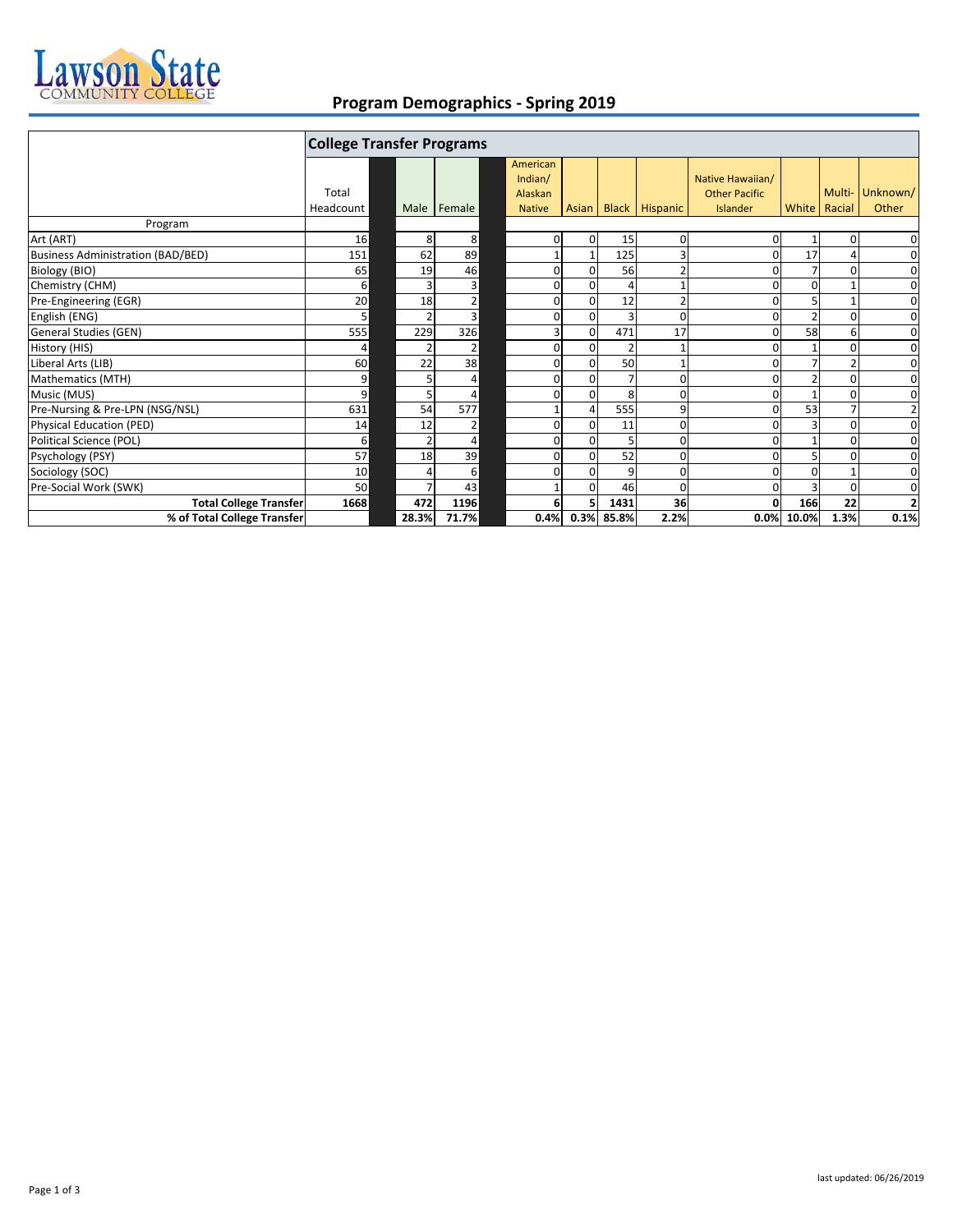

## **Program Demographics ‐ Spring 2019**

|                                                  | <b>Career Technical Programs</b> |                          |                |                                |                |                 |                |                                          |                 |                |                 |
|--------------------------------------------------|----------------------------------|--------------------------|----------------|--------------------------------|----------------|-----------------|----------------|------------------------------------------|-----------------|----------------|-----------------|
|                                                  | Total                            |                          |                | American<br>Indian/<br>Alaskan |                |                 |                | Native Hawaiian/<br><b>Other Pacific</b> |                 |                | Multi- Unknown/ |
|                                                  | Headcount                        | Male                     | Female         | <b>Native</b>                  | Asian          | <b>Black</b>    | Hispanic       | Islander                                 | White           | Racial         | Other           |
| Autobody Repair (ABR)                            | 25                               | 24                       | 1              | $\mathbf{0}$                   | $\mathbf 0$    | 18              | 3              | $\Omega$                                 | 3               | $\mathbf{1}$   | $\mathbf 0$     |
| Air Conditioning/Refrigeration (ACR)             | 84                               | 83                       | $\mathbf{1}$   | $\mathbf 0$                    | $\mathbf 0$    | 57              | $\overline{2}$ | $\overline{0}$                           | 22              | $\mathbf{1}$   | $\overline{2}$  |
| Accounting (ACT)                                 | 18                               | 5                        | 13             | $\Omega$                       | $\Omega$       | 17              | $\Omega$       | $\Omega$                                 | $\mathbf 1$     | $\Omega$       | $\Omega$        |
| <b>AOT Programs (AOT)</b>                        | 27                               | 21                       | 6              | $\mathbf 0$                    | $\mathbf 0$    | 21              | $\mathbf{1}$   | $\overline{0}$                           | 5               | $\mathbf{0}$   | $\mathbf 0$     |
| Automotive Technology - GM ASEP (ASE)            | 15                               | 14                       | $\mathbf{1}$   | $\mathbf 0$                    | $\mathbf 0$    | $\Delta$        | $\overline{1}$ | $\mathbf 0$                              | 10              | $\mathbf 0$    | $\overline{0}$  |
| Automotive Technology - Ford Asset (ASF)         | 17                               | 17                       | 0              | $\mathbf 0$                    | $\mathbf 0$    | $\mathbf{1}$    | $\mathbf{1}$   | $\Omega$                                 | 15              | $\mathbf 0$    | $\mathbf 0$     |
| Automotive Technology - Toyota T-Ten (AST)       | 9                                | $\overline{7}$           | $\overline{2}$ | $\mathbf 0$                    | $\mathbf{1}$   | $\mathbf{0}$    | $\mathbf{1}$   | $\overline{0}$                           | $6\overline{6}$ | $\mathbf{1}$   | $\mathbf 0$     |
| <b>Automotive Mechanics (AUM)</b>                | 26                               | 24                       | $\mathbf 2$    | $\mathbf 0$                    | $\mathbf 0$    | 15              | 5              | $\Omega$                                 | 6               | $\Omega$       | $\mathbf 0$     |
| Automated Manufacturing (AUT)                    | $\overline{32}$                  | 27                       | 5              | $\mathbf 0$                    | $\mathbf{1}$   | 15              | $\mathbf{1}$   | $\overline{0}$                           | 14              | $\mathbf{1}$   | $\mathbf 0$     |
| Barbering (BAR)                                  | 24                               | 19                       | 5              | $\mathbf 0$                    | $\mathbf 0$    | 24              | $\Omega$       | $\Omega$                                 | $\mathbf 0$     | $\mathbf 0$    | $\mathbf 0$     |
| <b>Building Construction (BUC)</b>               | 16                               | 13                       | $\overline{3}$ | $\mathbf 0$                    | $\mathbf 0$    | 10              | $\overline{2}$ | $\overline{0}$                           | $\overline{4}$  | $\Omega$       | $\mathbf 0$     |
| <b>Business Admin and Management (BUS)</b>       | 63                               | 23                       | 40             | $\mathbf 0$                    | $\mathbf{1}$   | 56              | $\mathbf{1}$   | $\Omega$                                 | 5               | $\Omega$       | $\mathbf 0$     |
| Commercial Art (CAT)                             | 19                               | 12                       | $\overline{7}$ | $\mathbf 0$                    | $\mathbf 0$    | 14              | $\mathbf 0$    | $\Omega$                                 | $\overline{4}$  | $\Omega$       | $\mathbf{1}$    |
| Commercial Food Services/Culinary Arts (CFS/CUA) | 54                               | 25                       | 29             | $\mathbf 0$                    | $\mathbf 1$    | 51              | $\mathbf 0$    | $\overline{0}$                           | $\mathbf 1$     | 0              | $\mathbf{1}$    |
| Child Development (CHD)                          | 48                               | $\overline{2}$           | 46             | $\mathbf 0$                    | $\mathbf 0$    | 46              | $\mathbf{1}$   | $\Omega$                                 | $\mathbf 0$     | $\mathbf{1}$   | $\mathbf 0$     |
| Computer Science-Bus Ed (CIB/CIM/CIS)            | 91                               | 64                       | 27             | $\mathbf{1}$                   | $1\,$          | 73              | 3              | $\overline{0}$                           | 10              | 3              | $\mathbf 0$     |
| Cosmetology (COS)                                | 29                               | $\overline{1}$           | 28             | $\mathbf{1}$                   | $\mathbf 0$    | 28              | $\mathbf 0$    | $\Omega$                                 | $\mathbf 0$     | $\Omega$       | $\mathbf 0$     |
| Criminal Justice (CRJ)                           | 19                               | 10                       | 9              | $\mathbf 0$                    | $\mathbf 0$    | $\overline{17}$ | $\mathbf 0$    | $\mathbf 0$                              | $\mathbf{1}$    | $\mathbf{1}$   | $\mathbf 0$     |
| Dental Assisting (DAT)                           | 26                               | $\overline{1}$           | 25             | $\Omega$                       | $\Omega$       | 17              | $\Omega$       | $\Omega$                                 | 8               | $\mathbf{1}$   | $\Omega$        |
| Drafting (DDT)                                   | 9                                | 7                        | $\overline{2}$ | $\mathbf 0$                    | $\mathbf 0$    | $\overline{7}$  | $\mathbf 0$    | $\Omega$                                 | $\overline{2}$  | $\mathbf{0}$   | $\mathbf 0$     |
| Diesel Mechanics (DEM)                           | 29                               | 28                       | $\mathbf 1$    | $\mathbf 0$                    | $\mathbf 0$    | 14              | $\overline{2}$ | $\Omega$                                 | $\overline{12}$ | $\mathbf{1}$   | $\mathbf 0$     |
| Diagnostic Medical Sonography (DMS)              | $\overline{7}$                   | $\Omega$                 | 7              | $\mathbf 0$                    | $\mathbf 0$    | 5               | $\Omega$       | $\Omega$                                 | $\overline{2}$  | $\mathbf 0$    | $\mathbf 0$     |
| Electronics (EET)                                | $\mathbf 1$                      | $\overline{1}$           | $\mathbf 0$    | $\mathbf 0$                    | $\mathbf 0$    | $\mathbf 0$     | $\mathbf 0$    | $\overline{0}$                           | $\mathbf 0$     | $\mathbf{1}$   | $\mathbf 0$     |
| <b>Emergency Medical Services (EMS)</b>          | $\overline{7}$                   | 6                        | $\mathbf 1$    | $\mathbf 0$                    | $\mathbf 0$    | $\Delta$        | $\Omega$       | $\Omega$                                 | 3               | $\Omega$       | $\mathbf 0$     |
| Industrial Electronics (ILT/ILE)                 | 36                               | 36                       | $\mathbf 0$    | $\mathbf 0$                    | $\mathbf{1}$   | 22              | $\mathbf 0$    | $\overline{0}$                           | $\overline{12}$ | $\mathbf{1}$   | $\mathbf 0$     |
| Industrial Maintenance (INT)                     | 11                               | $\mathbf{q}$             | $\overline{2}$ | $\mathbf 0$                    | $\mathbf 0$    | $\overline{A}$  | $\Omega$       | $\Omega$                                 | $\overline{7}$  | $\mathbf 0$    | $\mathbf 0$     |
| <b>Licensed Practical Nursing (LPN)</b>          | 10                               | $\overline{2}$           | 8              | $\mathbf{0}$                   | $\mathbf 0$    | 8               | 0              | $\Omega$                                 | $\mathbf{1}$    | $\mathbf{1}$   | $\mathbf 0$     |
| <b>Medical Secretary (MDS)</b>                   | 39                               | 3                        | 36             | $\mathbf 0$                    | $\mathbf 0$    | 36              | $\mathbf 0$    | $\Omega$                                 | $\overline{2}$  | $\mathbf{1}$   | $\mathbf 0$     |
| Management and Supervision (MST)                 | $\mathbf 1$                      | $\overline{1}$           | $\mathbf 0$    | $\mathbf 0$                    | $\mathbf 0$    | $\mathbf{1}$    | $\mathbf 0$    | $\Omega$                                 | $\mathbf 0$     | $\Omega$       | $\mathbf 0$     |
| Machine Tool Technology (MTT)                    | 11                               | 8                        | 3              | $\mathbf 0$                    | $\mathbf 1$    | $\overline{1}$  | $\overline{2}$ | $\overline{0}$                           | $\overline{7}$  | $\mathbf 0$    | $\mathbf 0$     |
| <b>Nursing Assistant (NAS)</b>                   | $\overline{3}$                   | $\overline{1}$           | $\overline{2}$ | $\mathbf 0$                    | $\mathbf 0$    | $\overline{2}$  | $\mathbf 0$    | $\Omega$                                 | $\mathbf{1}$    | $\mathbf{0}$   | $\mathbf 0$     |
| Nursing (NUR)                                    | 96                               | 11                       | 85             | $\mathbf{1}$                   | $\mathbf 0$    | 60              | $\overline{4}$ | $\mathbf{1}$                             | 26              | $\overline{4}$ | $\mathbf 0$     |
| Office Administration (OAD)                      | $\overline{7}$                   | $\Omega$                 | $\overline{7}$ | $\mathbf 0$                    | $\mathbf 0$    | 5               | $\mathbf{1}$   | $\Omega$                                 | $\mathbf{1}$    | $\mathbf 0$    | $\mathbf 0$     |
| Plumbing (PLB)                                   | 18                               | 16                       | $\overline{2}$ | $\mathbf 0$                    | $\mathbf 0$    | $\overline{12}$ | $\mathbf{1}$   | $\Omega$                                 | 5               | $\mathbf 0$    | $\mathbf 0$     |
| Robotics (ROB)                                   | $\mathbf 2$                      | $\overline{\phantom{0}}$ | $\mathbf 0$    | $\Omega$                       | $\Omega$       | $\mathbf{1}$    | $\Omega$       | $\Omega$                                 | $\mathbf{1}$    | $\Omega$       | $\Omega$        |
| Radio/TV Broadcasting (RTV)                      | 5                                | $\overline{4}$           | $1\,$          | $\mathbf 0$                    | $\mathbf 0$    | $\overline{4}$  | 0              | $\overline{0}$                           | 0               | $\mathbf{1}$   | $\mathbf 0$     |
| Social Work Technician (SWT)                     | 5                                | $\Omega$                 | 5              | $\mathbf 0$                    | $\mathbf 0$    | 5               | $\overline{0}$ | $\Omega$                                 | $\mathbf 0$     | $\Omega$       | $\mathbf 0$     |
| Welding (WDT)                                    | 53                               | 48                       | 5              | $\mathbf 0$                    | $\mathbf 0$    | 33              | $\mathbf{1}$   | $\Omega$                                 | 19              | $\Omega$       | $\mathbf 0$     |
| <b>Total Career Technical</b>                    | 992                              | 575                      | 417            | $\overline{\mathbf{3}}$        | $\overline{7}$ | 708             | 33             | $\mathbf{1}$                             | 216             | 20             | 4               |
| % of Total Career Technical                      |                                  | 58.0%                    | 42.0%          | 0.3%                           |                | 0.7% 71.4%      | 3.3%           |                                          | 0.1% 21.8%      | 2.0%           | 0.4%            |